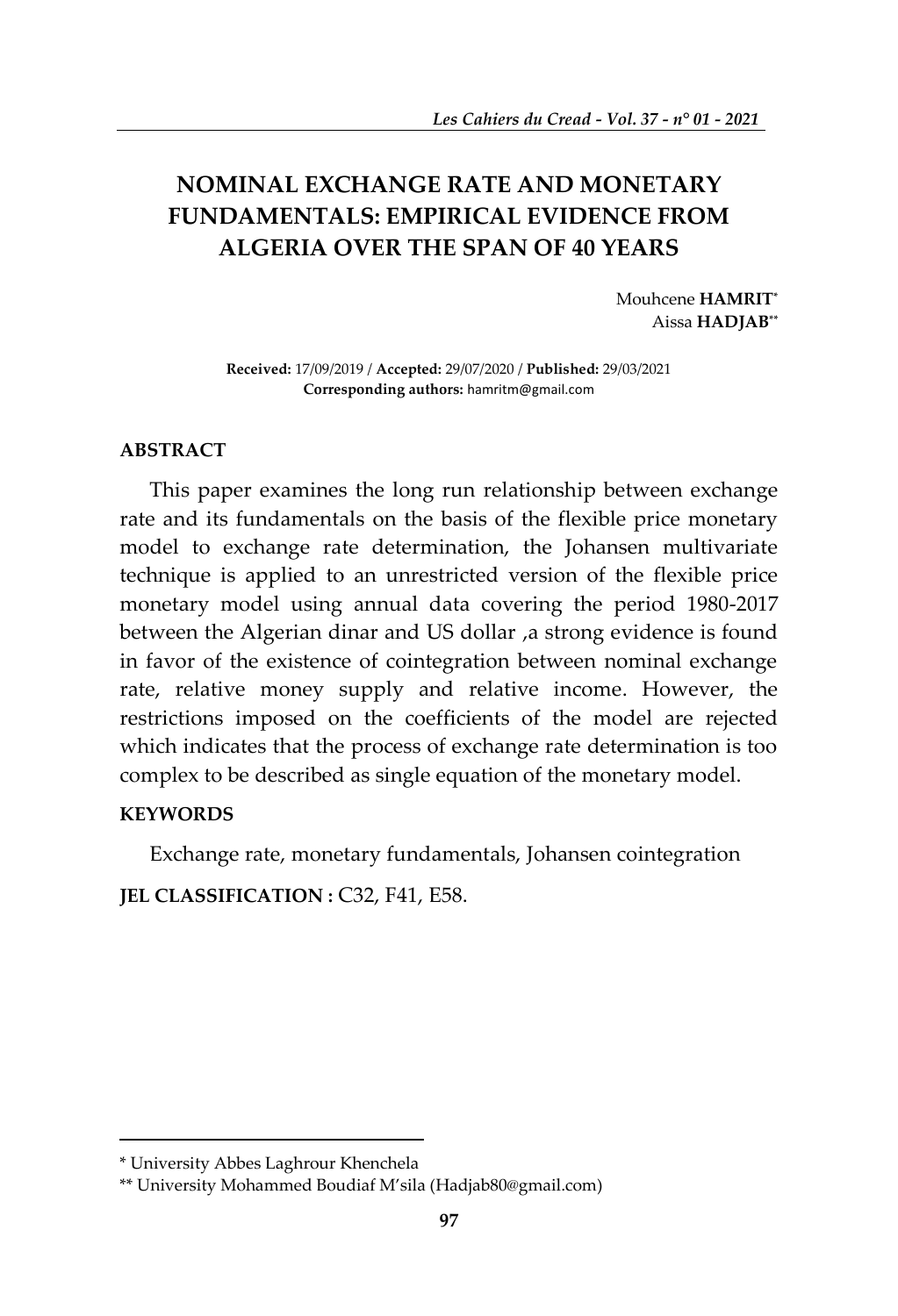# **سعر الصرف االسمي و االساسيات النقدية، ادلة تجريبية من حالة الجزائر على مدى 04 سنة**

**ملخص**

تعاجل هذه الورقة البحثية العالقة طويلة االجل بني سعر الصرف و االساسيات النقدية باستعمال النموذج النقدي لألسعار املرنة لتحديد سعر الصرف، مت تطبيق تقنية يوهانسون املتعددة لصيغة مقيدة من النموذج النقدي لألسعار املرنة باستعمال بيانات سنوية تغطي الفترة من 1980 الى 2017 بين سعر صرف الدينار الجزائري والدولار االمريكي، مت اجياد دليل قوى على وجود عالقة تكاملية طويلة االجل بني سعر الصرف االمسي، العرض النقدي النسيب، والدخل االمسي، لكن القيود املفروضة على معامالت النموذج مت رفضها مما قد يبني ان سريورة حتديد سعر الصرف سريورة معقدة وال تكفي لوصفها مبعادلة واحدة للنموذج النقدي.

**كلمات مفتاحية:** سعر الصرف ، االساسيات النقدية، تكامل يوهانسون

E58 ،F41 ،C32 :**جال تصنيف**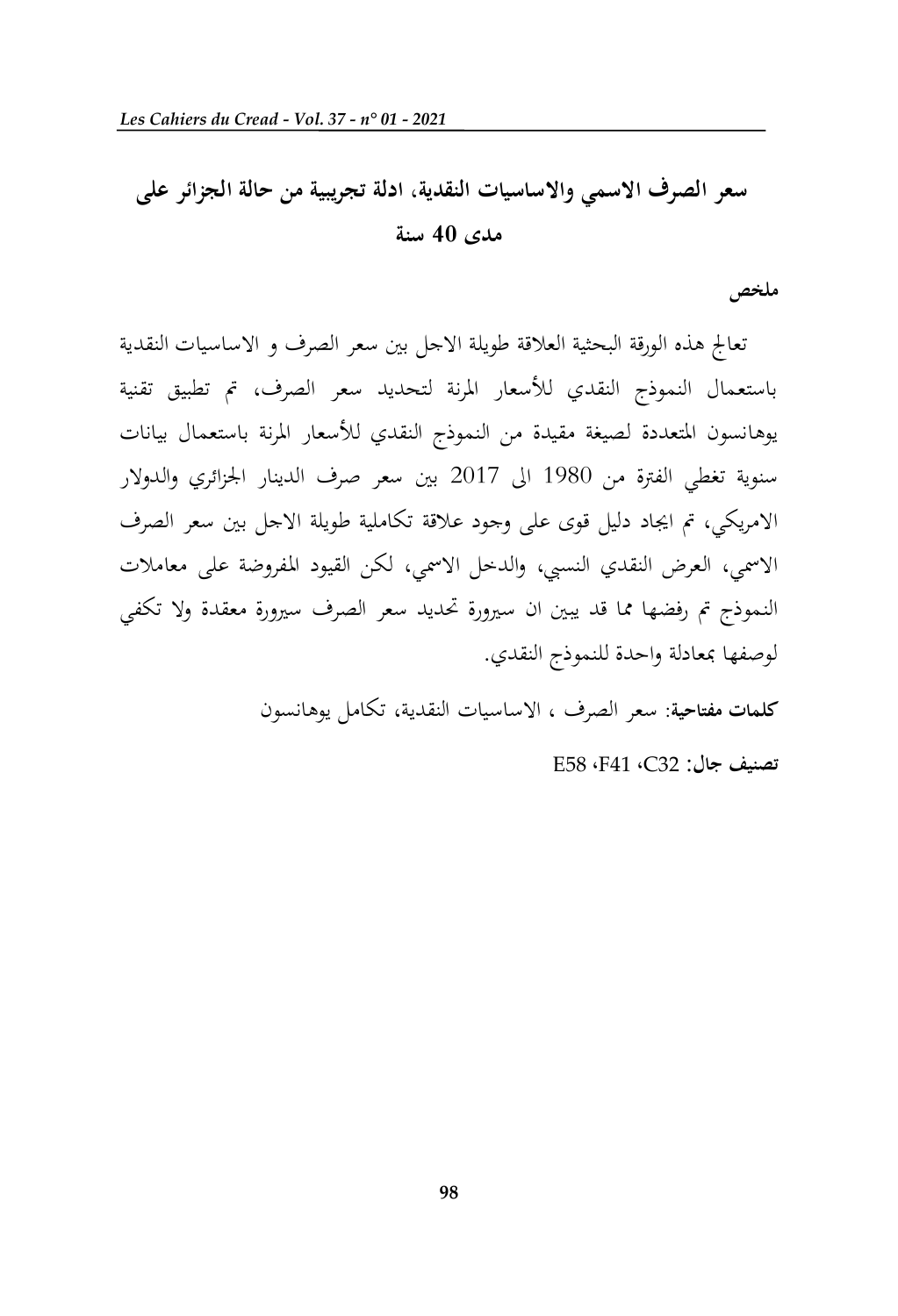# **TAUX DE CHANGE NOMINAL ET FONDAMENTAUX MONÉTAIRES : PREUVES EMPIRIQUES DE L'ALGÉRIE SUR UNE PÉRIODE DE 40 ANS**

# **RÉSUMÉ**

Ce papier scientifique traite la relation à long terme entre le taux de change et les fondamentaux monétaires en utilisant le modèle monétaire des prix flexibles pour déterminer le taux de change. Nous avons appliqué la technique multivariée de JOHANSEN à une formule restreinte du modèle monétaire des prix flexiblesen utilisant des données annuelles couvrant la période 1980-2017 entre le Dinar Algérien et le Dollar Américain. Les résultats ont démontré qu'il existe une relation de cointégration à long terme entre le taux de change nominal, la masse monétaire relative et le revenu nominal; toutefois, les restrictions imposées aux coefficients du modèle ont été rejetées, ce qui peut indiquer que le processus de détermination du taux de change est un processus complexe et pas suffisant pour le décrire avec une seule équation pour le modèle monétaire.

# **MOTS CLÉS :**

**T**aux de change, fondamentaux monétaires, cointégration de **JOHANSEN** 

## **JEL CLASSIFICATION :** C32, F41, E58.

#### **INTRODUCTION**

The exchange rate is perceived in the monetary model approach as the relative price of currencies, this relative price is determined by the demand and supply of money, there are two variants of the monetary model, the flexible price monetary model and sticky price monetary model, in the first one the purchasing power parity(PPP) is assumed to hold continuously, while in the second it holds only in the long run (Menzie D. chinn, 2012, p.46), the monetary model is one of the most important models for the exchange rate determination, this model was developed by Frenkel (1976), Mussa (1976) and Bilson (1978), it relies on the assumption that the PPP must hold continuously, if we assume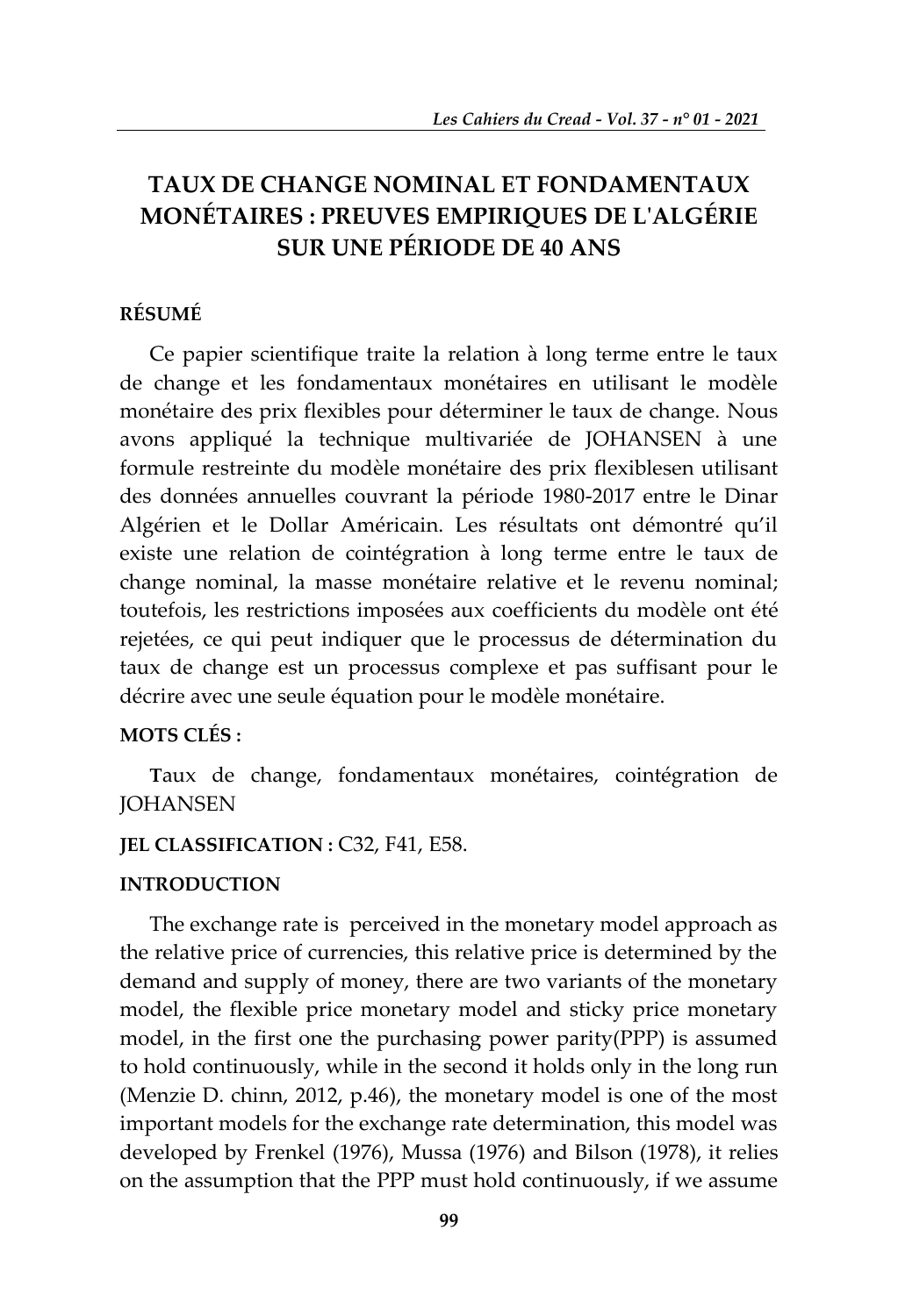that the conventional money demand is given as follows (keith Pilbeam, 2006, p.152).

………………….(1)

Where

m is the log of domestic money stock p is the log of domestic price level y is the log of domestic real income r is the nominal domestic interest rate,

According to the theory, the demand for money has a positive relationship with real domestic income due to increasing transaction demand for money (the coefficient a is positive), but it vary negatively with domestic interest rate (the coefficient b has to be positive), the real money demand for foreign country can be represented as:

 $m^* - p^* = ay^* - br^* \dots$  (2)

Where all the variables are as defined previously in equation (1), the starred variables stand for foreign country variables, if PPP holds as assumed in the domestic country, the exchange rate can be written as (keith Pilbeam, 2005, p.314).

 $s = p - p^*$ 

Where s indicates the spot exchange rate, the parameters for money demand functions are assumed to be the same across the two countries.

If the assumption of free capital mobility and perfect substitution between assets across countries is true, the equality of returns on assets can be represented as (Robert C. Feenstra, Alan M. Taylor, 2014, p.465).

 $r-r^*$ 

Where  $\Delta s$  denotes the expected rate of depreciation of domestic currency, holding domestic asset generates a return which is the domestic interest rate, while holding the foreign asset generates a return for the investors in two different ways; they receive foreign interest rate, but they also receive a gain or loss from the change of exchange rate.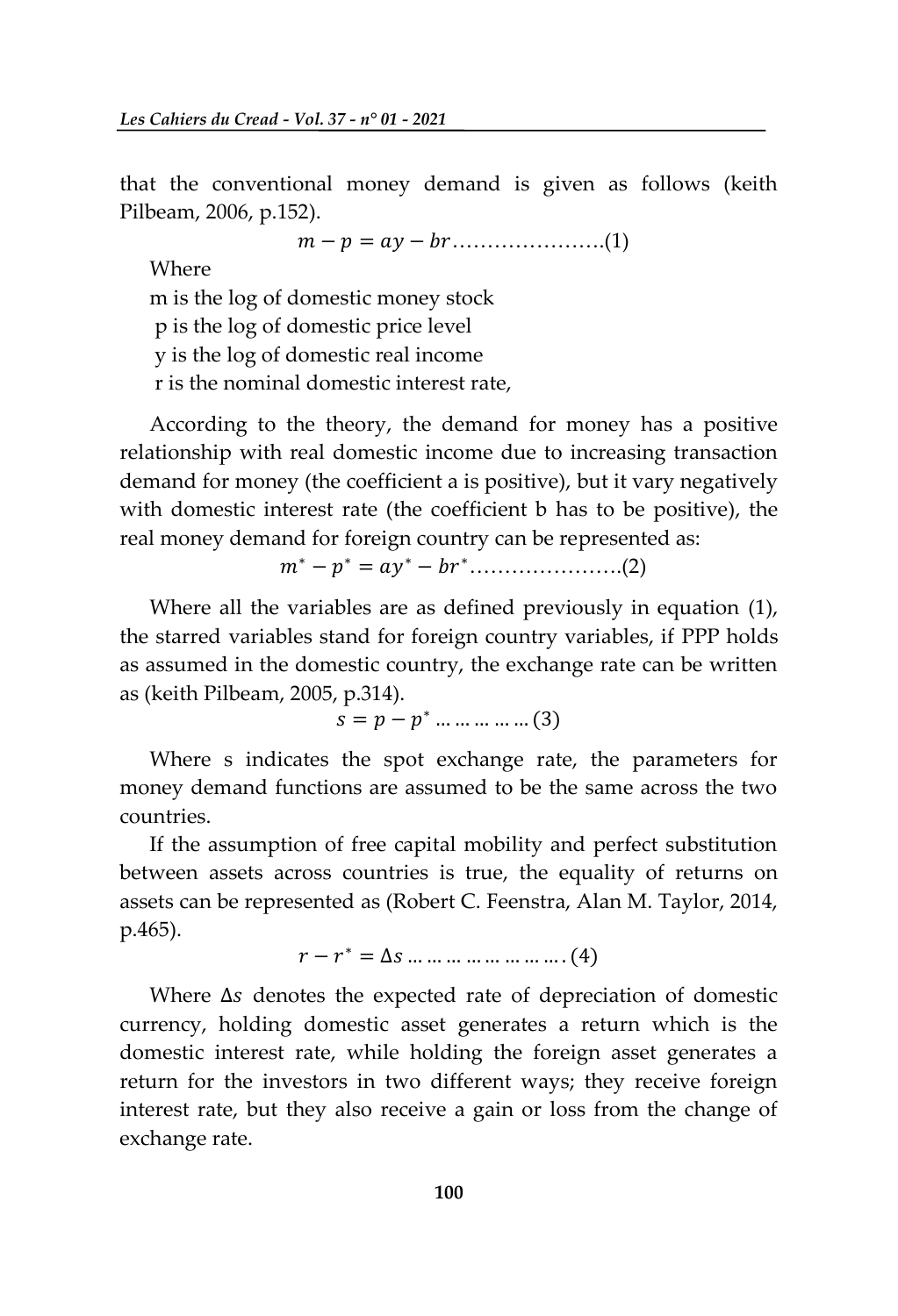If we subtract the foreign price equation from the domestic price one, we will get:

$$
s = p - p^* = (m - m^*) - a(y - y^*) + b(r - r^*) \dots \dots \dots \tag{5}
$$

The equation (5) shows that the coefficient of relative money supply is equal to 1, it also indicates that there is proportionality between relative money supply and nominal exchange rate which can be tested empirically, the basic monetary model can be instead expressed in an unrestricted form as following (Georgoutsos, D.A., Kouretas, G.P, 2017, p.991).

$$
s = \lambda_1 m - \lambda_2 m^* + a_1 y - a_2 y^* + b_1 r - b_2 r^* + \varepsilon \dots \dots (6)
$$
  
Where( $\lambda_1 = \lambda_2 = 1$ ), ( $a_1, a_2$ ) < 0, ( $b_1, b_2$ ) < 0

In an alternative version of the monetary model that goes back to Dornbusch prices are assumed to be sticky adjusting slowly towards equilibrium such that the PPP only holds in the long run, in this case, the monetary model is a representation of the long run equilibrium, but in the short run exchange rate may overshoot its long run equilibrium due to the price inertia, the sticky price version of monetary model with expected domestic and foreign inflation rates can be represented empirically in an unrestricted form as the following (IMAD A. Moosa, 1994, p.280).

$$
s = \lambda_1 m + \lambda_2 m^* + a_1 y + a_2 y^* + b_1 r + b_2 r^* + \gamma_1 p^e + \gamma_2 p^{e} + \varepsilon \dots (7)
$$

Where  $p^e$ ,  $p^{*e}$ , denotes expected domestic and foreign inflation rates respectively such that  $\gamma_1$ >0,  $\gamma_2$ <0, Subsequent developments of the monetary model included the role of wealth and current account as additional explanatory variables which gives rise to the portfolio balance approach, empirically, the cointegration relationship between nominal exchange rate and monetary fundamentals forms the basis for the monetary model testing.

The other component of flexible price monetary model, that is, the uncovered interest rate parity depends on exchange rate expectation and requires more than just frictionless financial market, Interest rate theory is typically only holds when it is applied in high-income countries over the span of many years, and among currencies traded in developed and internationally integrated financial markets, but if the monetary fundamentals follow a random walk, the monetary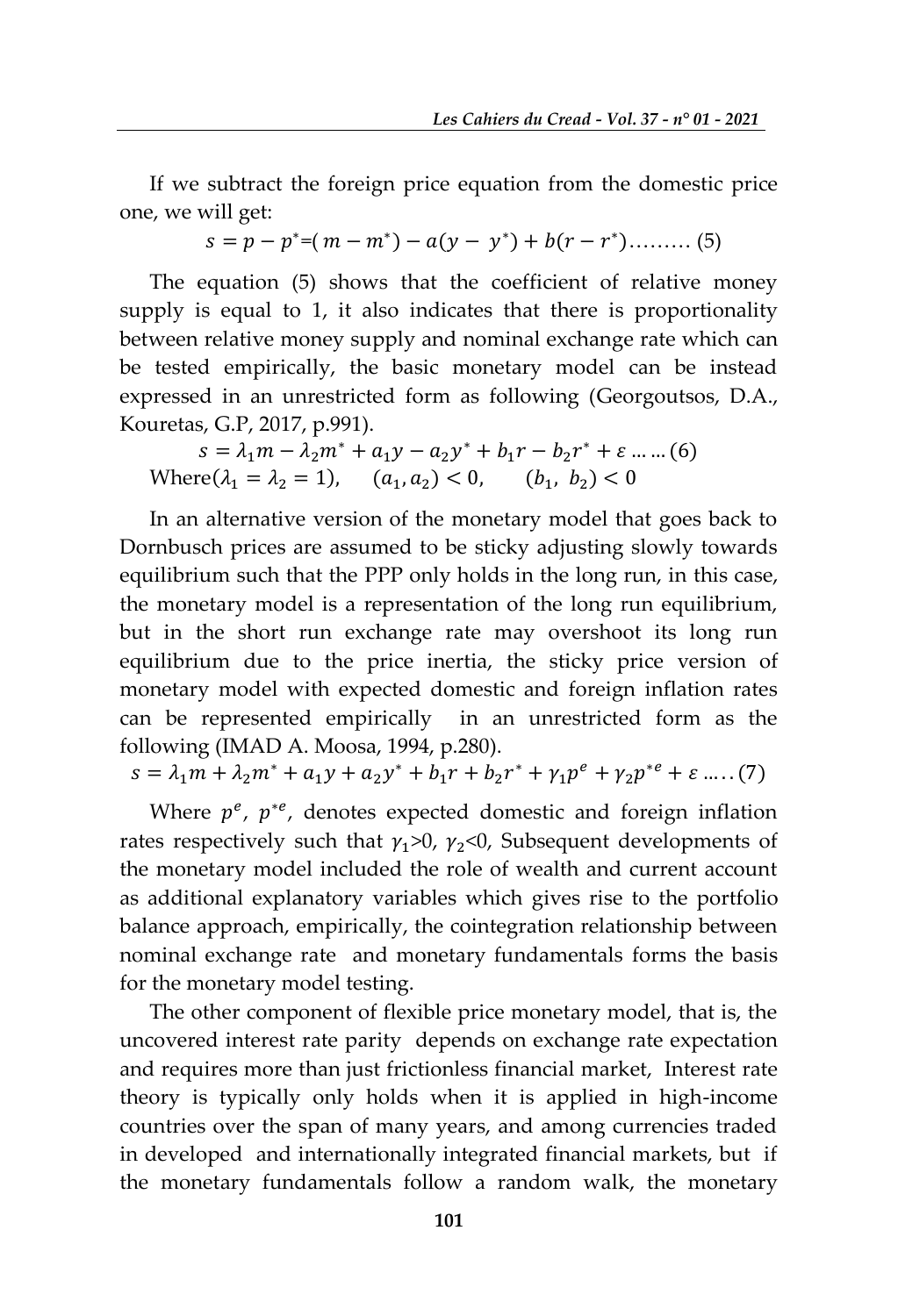model is reduced to a standard monetary approach (Riane de Bruyn et al, 2012, p.21).

#### **1- OVERVIEW OF THE LITERATURE**

The era of floating experience has seen an enormous growth in the literature about the exchange rate economics, some versions of the monetary model to exchange rate determination have been put forward, but, the experimental results have found a little support for the monetary model to exchange rate, this failure of monetary model to exchange rate would be the result of using a shorter span of data , or it could also be the result of using an inadequate method in testing the long run relationship between exchange rate and its fundamentals such as ordinary least square and Engle-granger two step procedure, despite that, there are some studies that have found support for the monetary model to exchange rate determination, MacDonald and Taylor (1994) in their article '*the monetary model for exchange rate, long run relationship*, *short run dynamic and how to beat a random walk*' have reexamined the flexible price monetary model by using Johansen multivariate technique for the long relationship and have demonstrated that the monetary model does not behave as badly as it is widely thought if it is given a better treatment, indeed, the predictive ability of monetary model has outperformed the naïve random walk model.

Long Dara and Samreth, Sovannroeun (2008) conducted a study to investigate the validity of monetary model of both short and long run monetary models of exchange rate of Philippine by using the autoregressive distributed lag (ARDL) approach, it is found that the monetary model of exchange rate determination is a valid framework for the long run exchange rate between the Philippine peso and US dollar both statistically as well as economically.

Support for the long run monetary model in more recent studies has emphasized the use of longer spans of data in a variety of testing procedure, Repach and Wohar (2002)in their article *testing the monetary model of exchange rate determination, new evidence from a century of data*' tested the long run monetary model, with the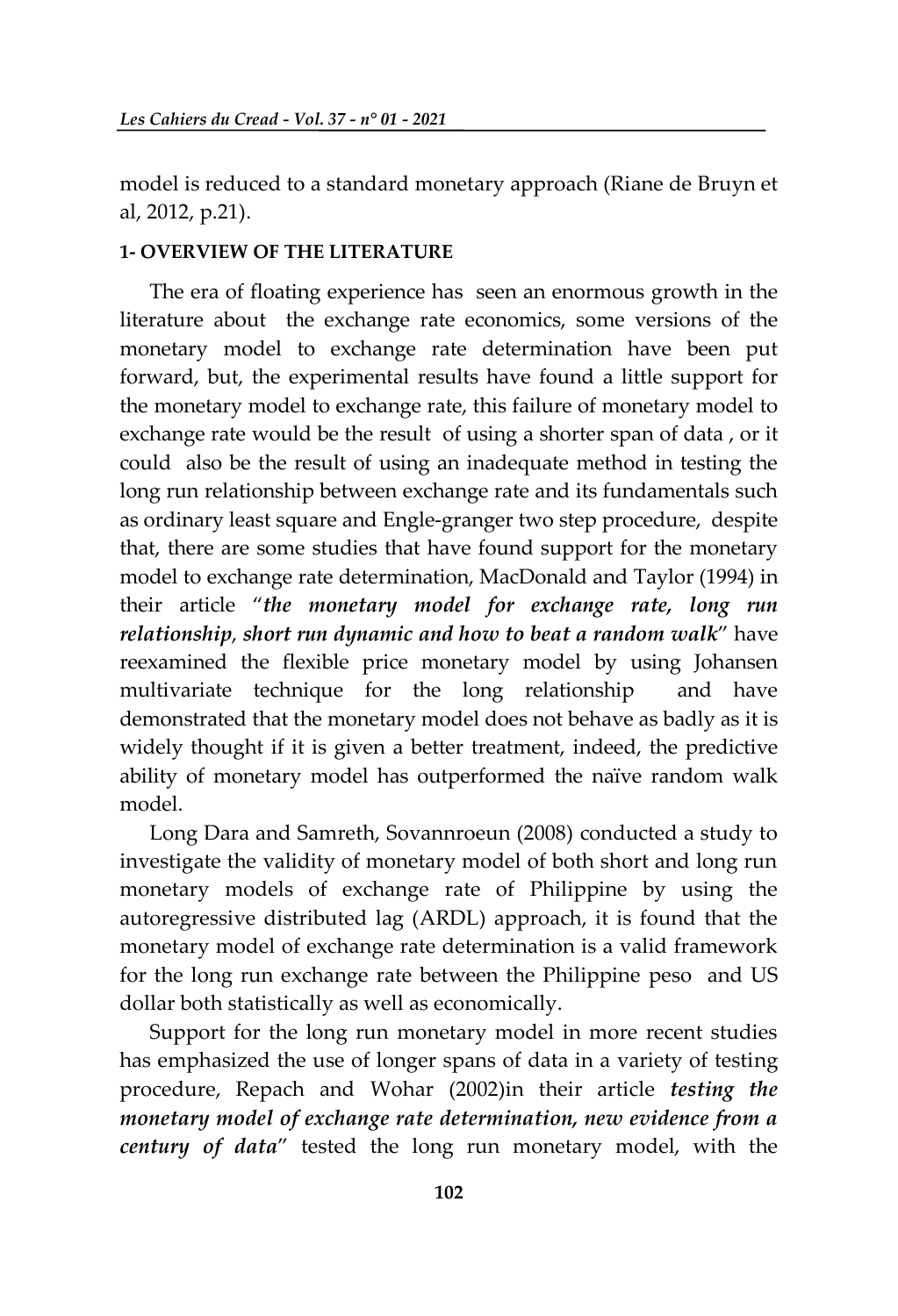application of panel data cointergration technique by using annual data for 14 industrialized countries in post Bretton Woods era, they found strong support for long run relationship between exchange rate and monetary fundamentals, moreover; this result indicates that the monetary model out of sample forecasting has been superior to those provided by a naïve random walk model.

Riane de Bruyn et al (2012) tested the relationship between the south African Rand relative to US dollar over the span of 101 years of data using a vector error correction model (VECM), the results obtained from the study provide support for the monetary model to exchange rate determination, Lee chin et al (2007) investigated the validity of monetary model to exchange rate determination via the cointegration and error correction model, they found that the monetary model to exchange rate determination was a valid framework for long run relationship between the Philippines peso and the US dollar; These positive findings have motivated us to apply the monetary model to exchange rate in the case of Algeria.

Huseyin Ince & al., (2019) in their article entitled '*an artificial neural network-based approach to monetary model of exchange rate***"** investigated the predictive accuracy of the flexible price monetary model of exchange rate using approach based on combining a vector autoregressive model with feed forward neural network, this suggested approach is compared with four models for forecasting using six different exchange rates and three forecasting periods, the result showed that this suggested approach was better than other estimated models when using root mean square error, mean return and sharp ratio as criteria for comparison.

# **2- THE DATA**

In this study, we have used the approach adopted by MacDonald and Taylor (1994) for the flexible price monetary model, we will apply a modern econometrics technique to test the long run properties of exchange rate between the Algerian dinar and American dollar, according to MacDonald and Taylor (1994) the monetary model did not behave poorly as commonly thought if it is given better treatment by allowing long run equilibrium and short run dynamic, they have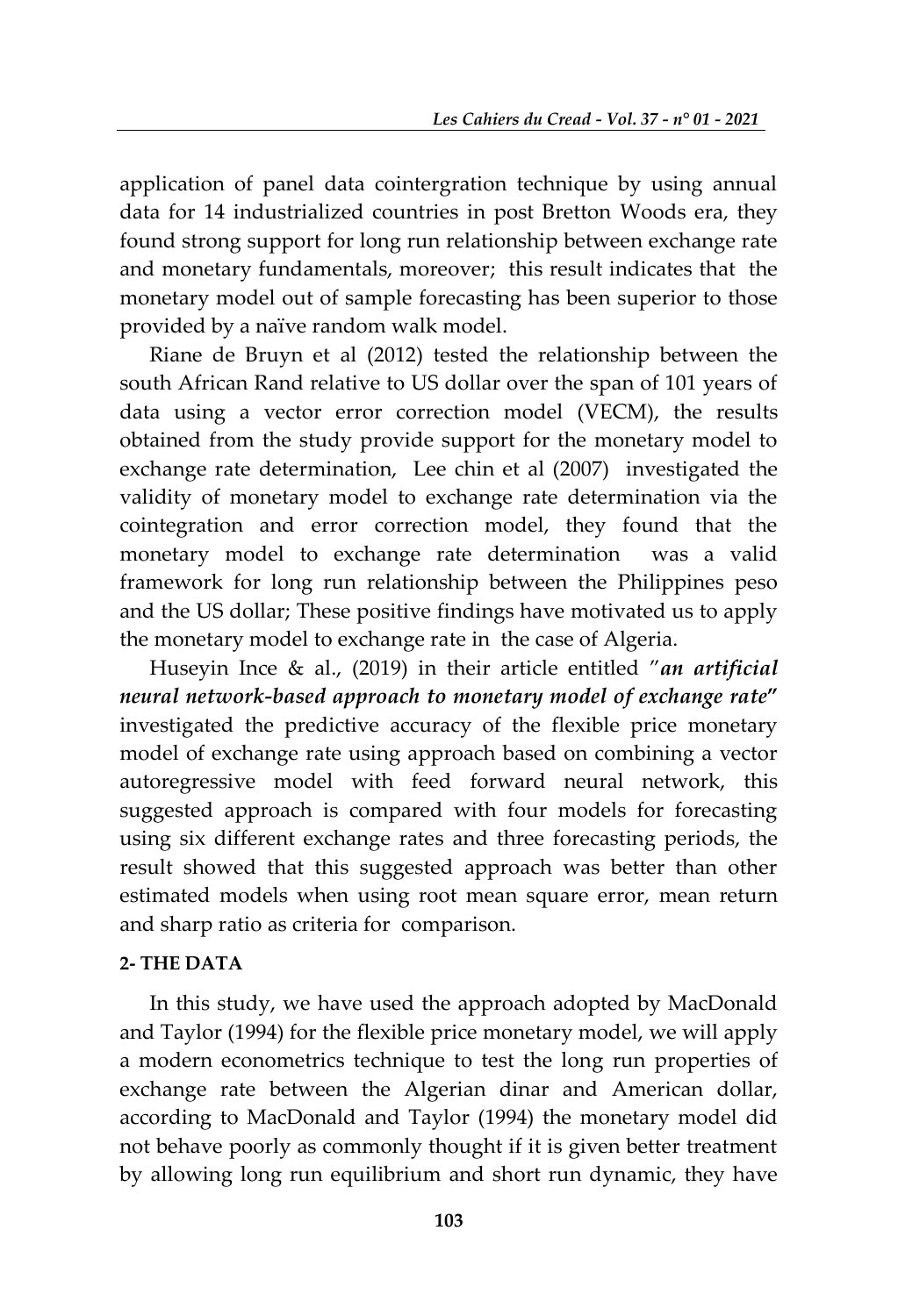shown that the monetary error correction model outperformed random walk forecasting.(MacDonald Taylor, 1994, p. 277).

The American dollar is chosen as a base currency, since the United States is an important partner for Algeria for many commodities , in fact, the major part of Algeria revenues is dominated in US dollar, empirically, the model is tested in a less restricted form to check the different restrictions implied by the theory of exchange rate determination.

The data used in this study are obtained from the International Monetary Fund's international financial statistics and the World Bank, the sample period runs from 1980 to 2017, the frequency of data is annual, the official exchange rate used in this study refers to the exchange rate determined by national authorities and it is calculated as an annual average based on monthly averages (local currency units relative to the U.S. dollar), the evolution of bilateral exchange rate of Algerian dinar vs the US dollar during the period (1980-2017) is represented in the figure 1 below.





*Source; World Bank data*

The chosen monetary aggregates are broad money stock M2 (in billions) for both home (Algeria) and foreign (United States) countries, the data are taken from International Monetary Fund 'international financial statistics, the frequency is annual covering the period 1980 to 2017, the evolution of theses aggregates is shown in the figure2 below.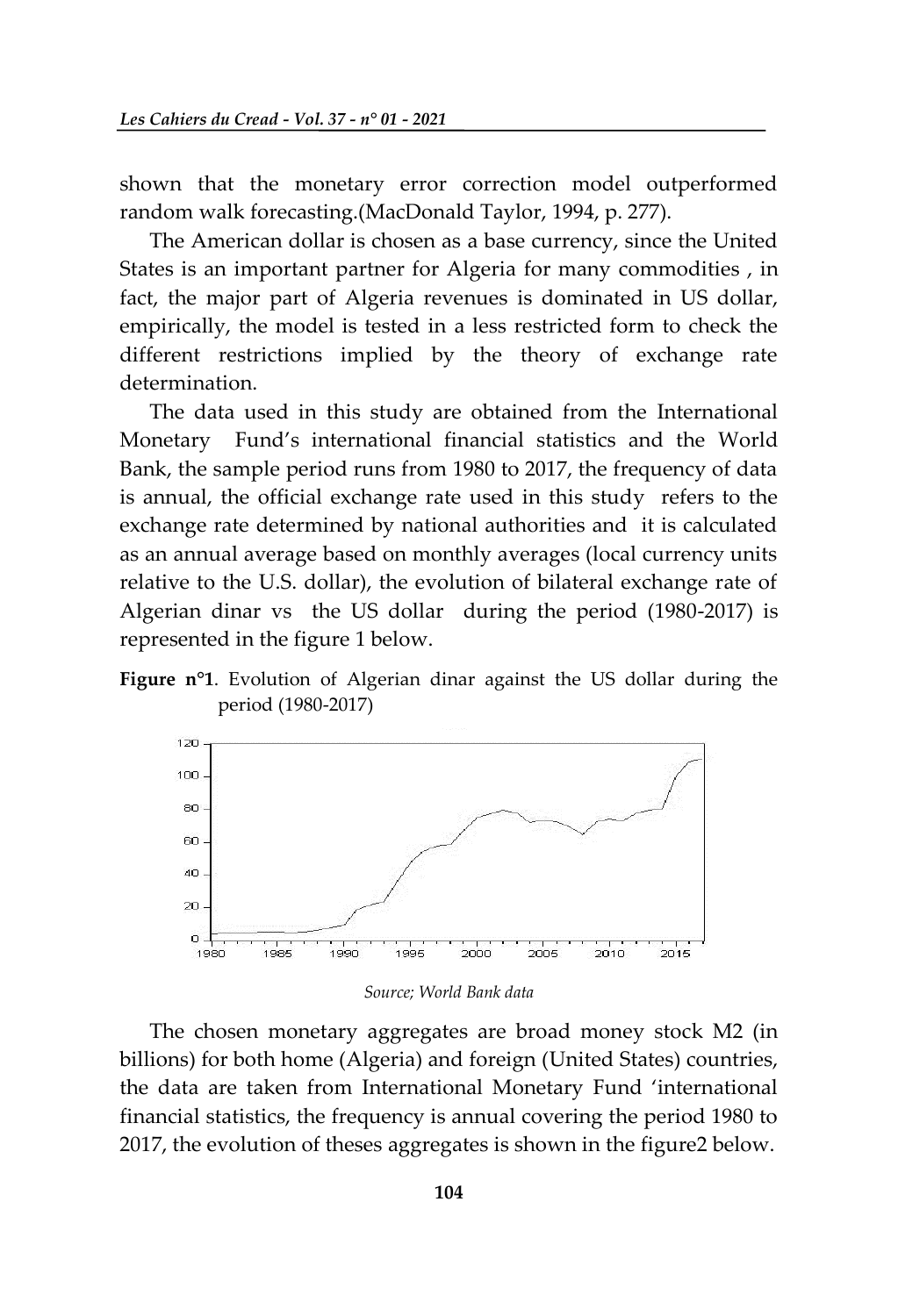**Figure n°2**. The evolution of monetary aggregate M2 in Algeria and the United States of America during the period (1980-2017)



*Source: world Bank and international monetary fund*

The evolution of M2 money stock for Algeria in billions of Algerian dinars is shown on the left of the figure 2, while the evolution of M2 money stock for United States (in billions of American dollars) is shown on the right.

Gross domestic product (GDP) in constant prices for Algeria and the United States is used as proxy for real income, data are taken from International Monetary Fund' international financial statistics, the sample period runs from 1980 to 2017 in both countries, the evolution of GDP in billions of local currency unit in each country is shown in figure 3 below, GDP in Algeria is shown on the left of the figure3, while GDP for the United States is shown on the right.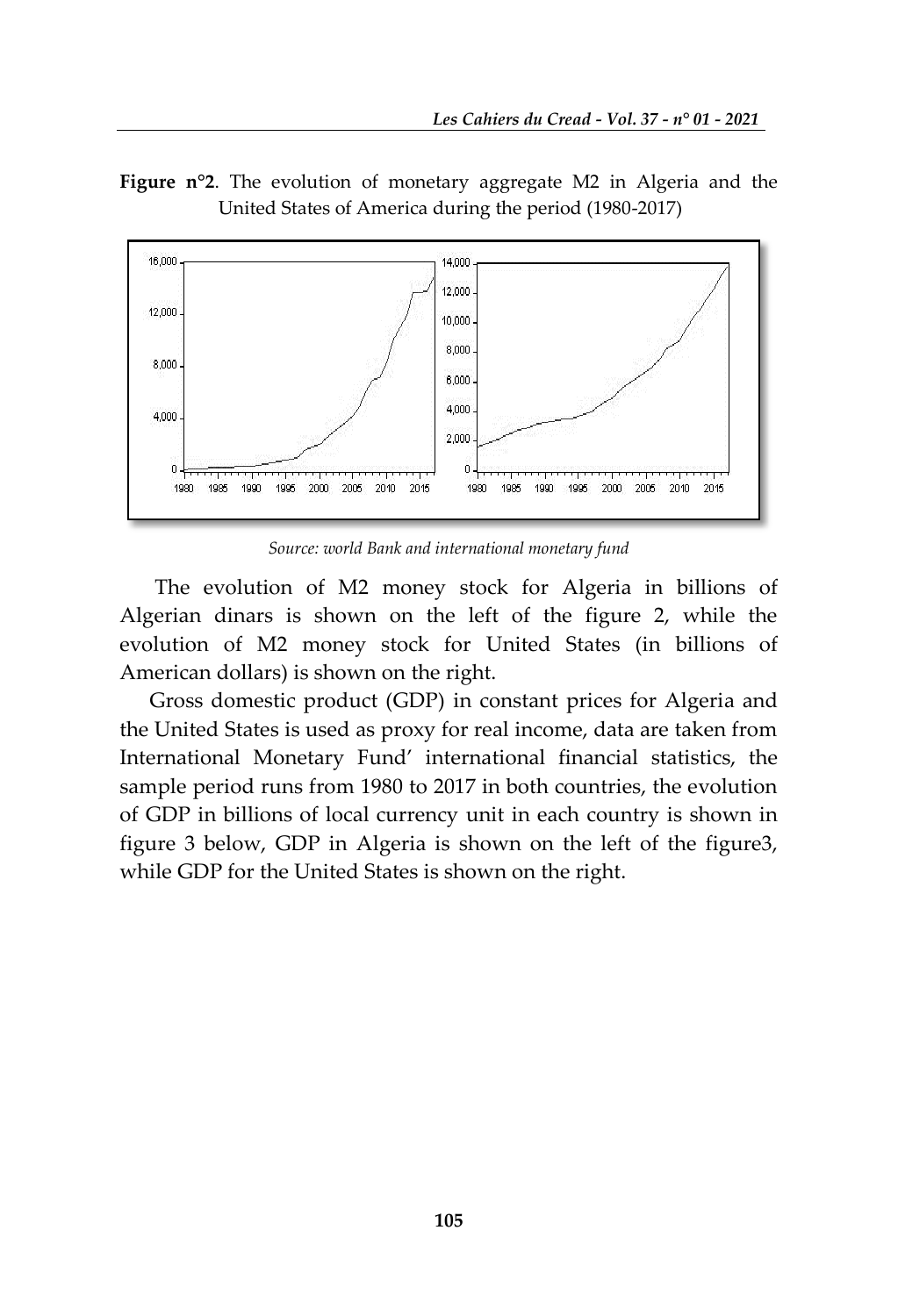**Figure n°3**. The real GDP in Algeria and the United States inbillionsof local currency units from 1980 to 2017.



*Source: international monetary fund*

### **3- METHODOLOGY**

 In this paper, we follow the method that has been adopted by MacDonald and Taylor (1994) for the flexible price monetary model, we will investigate the relationship between exchange rate and its fundamentals by using Johannsen cointegration technique to test the long run properties of an unrestricted version of the monetary model, The unrestricted version of the monetary model has the following representation (Aristidis Bitzenis, John Marangos, P.68).

 $s = \lambda_1 m + \lambda_2 m^* + a_1 y + a_2 y^* + b_1 r + b_2 r^*$ 

Where

 $m$ ; Broad money supply in Algeria (billions of local currency units)

 $m^*$ ; Broad money supply in the United States (billions of US dollars)

 $y$ ; Real GDP in Algeria ((billions of local currency units)

 $y^*$ ; Real GDP in the USA (billions of US dollars)

The interest rate variable is not included in the model as Algeria has been practicing capital control for many years; in fact, the financial market in Algeria is not widely integrated in the international financial market. Moreover, interest rate variable was most of the time not available and did not reflect the reality of the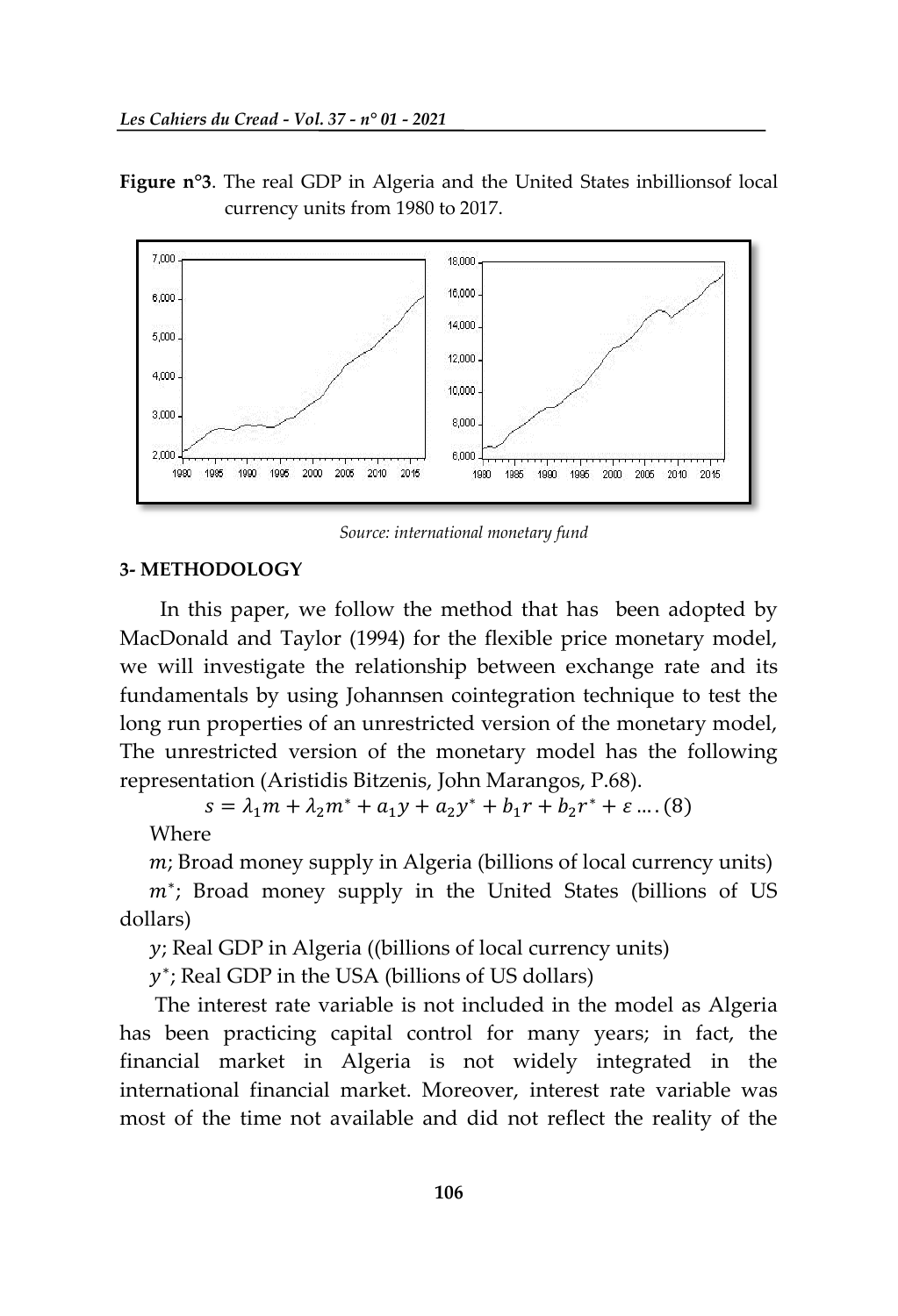monetary market; as a result, the model will be instead estimated in the following way:

 $s = \lambda_1 m + \lambda_2 m^* + a_1 y + a_2 y^*$ 

The uncovered interest rate parity implies that  $(r - r^*)$  $E(\Delta s_{t+1}/I)$ , where E represents the expectation operator conditional on information available at time t (Ibhagui, O.W, 2019, p.257), if the difference in exchange is stationary, the relative interest rate must also be stationary, , therefore, the statistical long run relationship can be estimated in following way (Keith Cuthbertson, Dirk Nitzsche, 2004, p.619).

$$
s = (m - m^*) - \theta(y - y^*) \dots \dots \dots (10)
$$

Using non-stationary time series data in estimation produces many serious problems such as; spurious regression and invalid critical values, therefore; it is important to determine whether the data are stationary or not before doing any meaningful estimation or hypothesis testing about the regression parameters (Chris Brooks, P. 353-354).

 It turns out that the variable broad money supply variable for the United states is I(2), therefore; we have to impose some restrictions according to the monetary model to be able to statistically estimate the model with the Johansen procedure, one of these restrictions takes the form  $\lambda_1 = 1$ ,  $\lambda_2 = -1$ , the equation (9) then will be;

 $s = (m - m^*) + a_1 y + a_2 y^* + \varepsilon = \text{md} + a_1 y + a_2 y^*$ Wheremd =  $m - m^*$ 

Another approach that has been extensively used in recent studies is autoregressive distributed lag (ARDL), it has many advantages in small samples as opposed to other testing procedure, because it used even if the variables have a different order of integration such as I(0), I(1) (Syed Ali Raza, Sahar Afshan**,** P.828)

There are three main trend assumptions encountered in practice when we test for the unit root in the data (Damodar Gujarati, p: 213).

- Random walk
- Random walk with drift
- Random walk with drift around a deterministic trend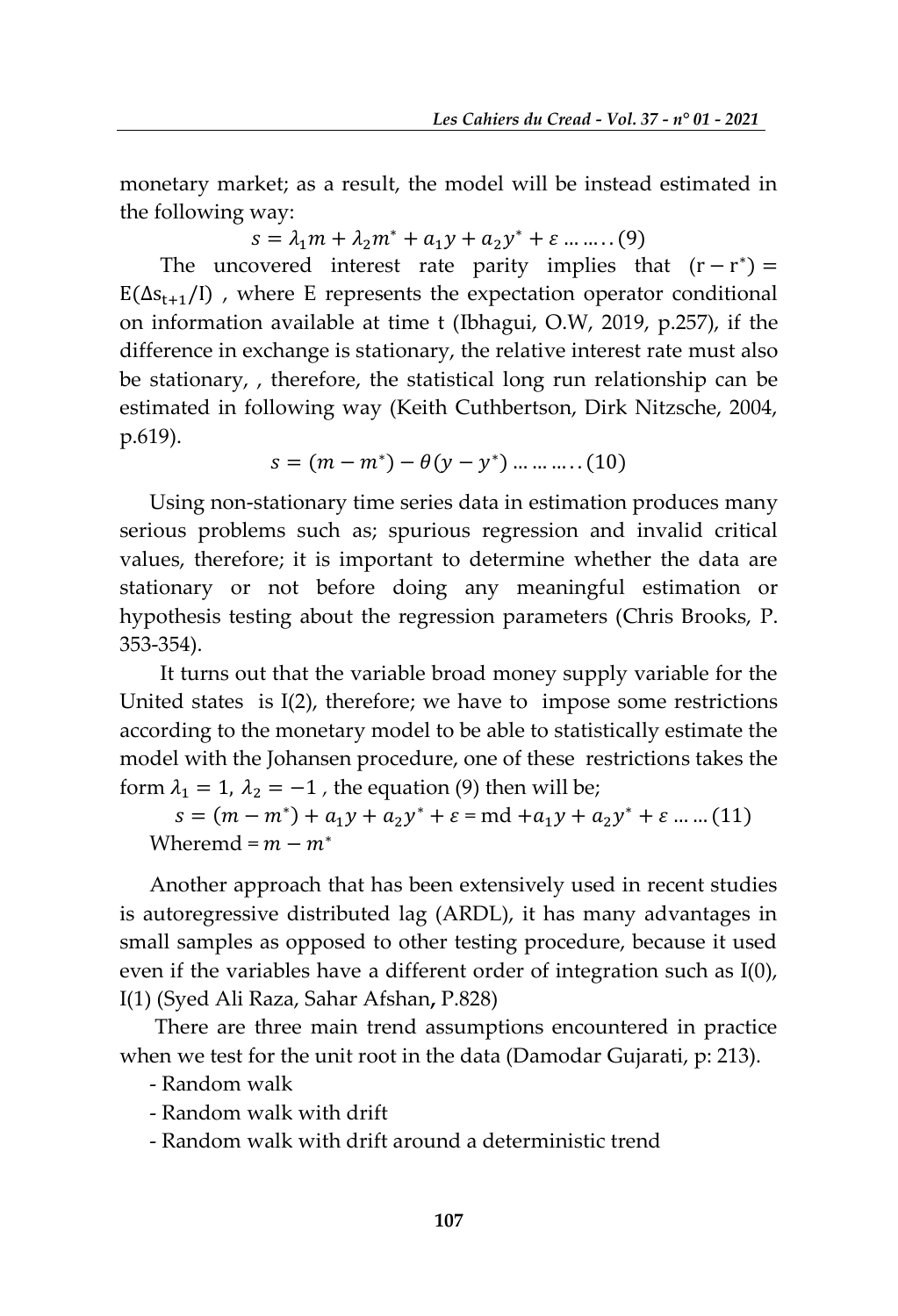All the variables in this study are expressed in logarithm, the logarithmic transformation has at least three main beneficial applications in practice, first, taking logarithm can often help in rescaling the data so that the variance becomes more stable, which in turn may solve another common statistical problem, second, taking logarithm can restore symmetry for positively skewed distribution to be closer to normal distribution. Third, using logarithm transformation can effectively convert the nonlinear multiplicative relationship into a linear additive one (Chris brooks P. 608). For the empirical model we will use the following notations:

 $ler_t = a_1 m d_t + a_2 y (dz)_t + a_3 y (us) + \varepsilon_i$  ... ... (12) Where;  $ler_t$ : Logarithm of exchange rate  $md_t$ :Difference of M2 stock in logarithm form  $y(dz)_t$ : Real GDP in Algeria ((billions of local currency units)  $y(us)$ : Real GDP in the USA (billions of US dollars)  $a_i$ : Constants,  $\varepsilon_i$ : residuals

# **4- EMPIRICAL FINDINGS AND DISCUSSION**

Before doing any meaningful estimation, the variables must be tested for stationarity, in this study we have used augmented Dickey-Fuller test, the result obtained from this test differ according to trend specification included in the model. We see from figure 1,2 and 3 that the time series fluctuates around some linear trend, therefore we include a drift and linear time trend when performing unit root test, the results are given in the table 1 where all the variables are expressed in logarithm.

|                         |        | At level            |         |         |
|-------------------------|--------|---------------------|---------|---------|
|                         | In er  | md                  | lny(dz) | lny(us) |
| With constant           | 0.4450 | 0.5177              | 0.9866  | 0.4539  |
| With constant and trend | 0.9749 | 0.9968              | 0.7875  | 0.8435  |
|                         |        | At first difference |         |         |
| With constant           | 0.0046 | 0.0024              | 0.0098  | 0.0046  |
| With constant and trend | 0.0145 | 0.0432              | 0.0426  | 0.0102  |

| Table. 1. Augmented Dickey Fuller test |  |  |  |
|----------------------------------------|--|--|--|
|----------------------------------------|--|--|--|

*Source; Eviews.10 output*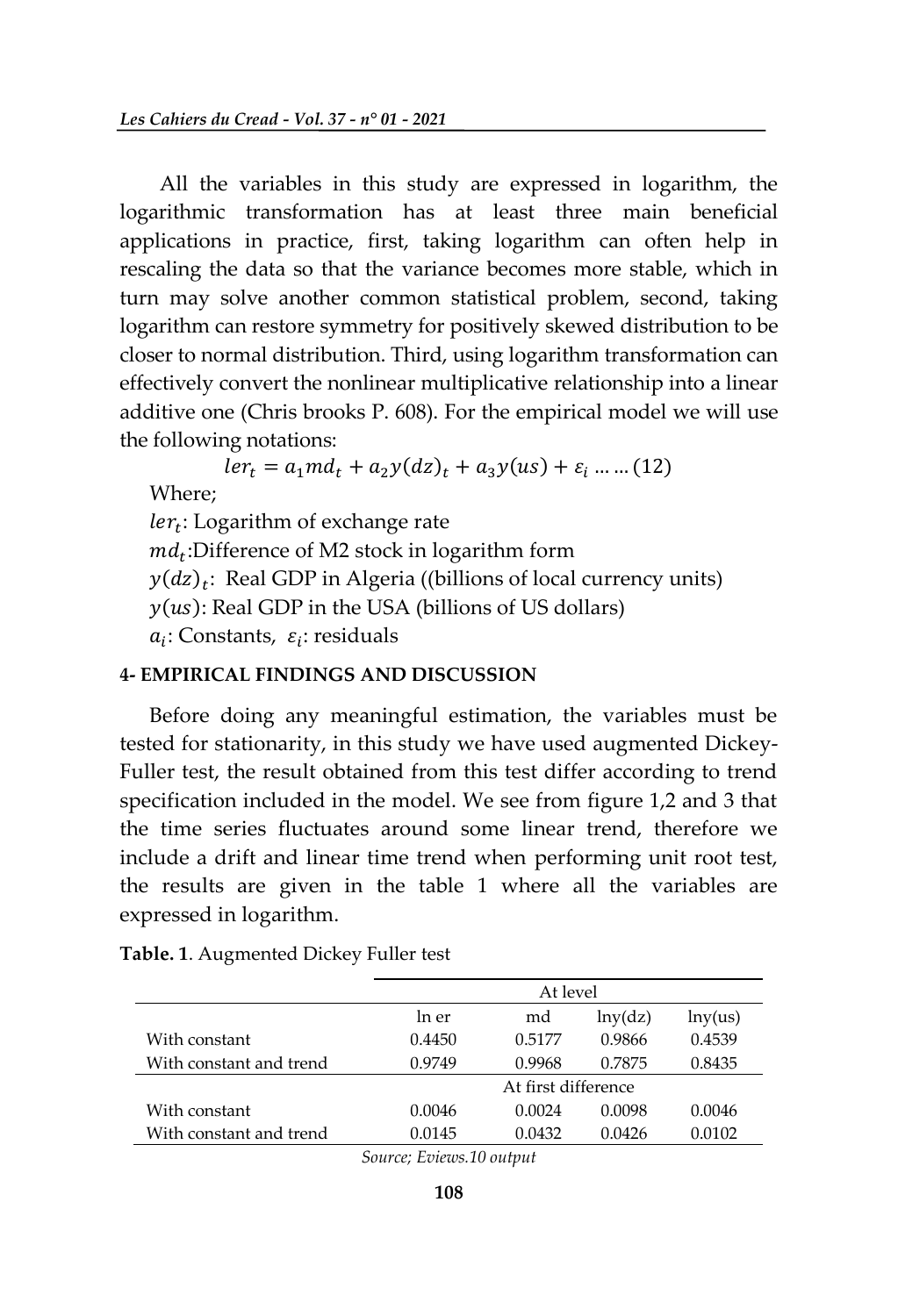As it can be seen from table 1, all the P values (numbers inside the table.1 represent the probability values) are less than 0.05 the significance level chosen at the first difference, therefore the variables have one unit root, that is, all the variable are I(1), then; the appropriate method for testing the long run relationship is Johansen technique.

Before testing the long run relationship we have to specify what kind of trend should be included, in this study we assume that the cointegration equations are trend stationary, and the first difference has a constant, because the constant in an equation for the first difference of a variable represent a linear trend in level of the variable, similarly; quadratic time trend in level of equation for a variable represent a linear time trend in the first difference equation (Sean Becketti. 2013, p: 391).

| Trace eigenvalue statistics |                               |       |                   |  |  |  |
|-----------------------------|-------------------------------|-------|-------------------|--|--|--|
| Null hypothesis             | alternative                   |       | 1% critical value |  |  |  |
| $r \leq 0^*$                | $r \geq 1$                    |       | 70.05             |  |  |  |
| $r \leq 1$ *                | $r \geq 2$                    |       | 48.45             |  |  |  |
| $r \leq 2$<br>$r \geq 3$    |                               | 30.31 | 30.45             |  |  |  |
| r≤3<br>$r \geq 4$           |                               | 9.61  | 16.26             |  |  |  |
|                             | Maximum eigenvalue statistics |       |                   |  |  |  |
| r≤0*                        | $r=1$                         | 46.62 | 36.65             |  |  |  |
| r≤1                         | $r=2$                         | 26.45 | 30.34             |  |  |  |
| $r \leq 2$                  | $r=3$                         | 17.08 | 23.65             |  |  |  |
| r≤3                         | $r=4$                         | 9.61  | 16.26             |  |  |  |

**Table. 2**. Johansen tests for cointegration

*Source; Stata.12 output*

From table 2 the trace statistics at r≤2 is 30.31 less than its critical value 30.45 we do not reject the null hypothesis that there are two cointegration vectors or fewer, in contrast; the maximum eigenvalue statistics using the same logic, indicates only one cointegration vector, in this case of conflicting result, we will use the trace statistics and estimate the vector error correction model assuming two cointegration vectors.

Because all the variables appear to be fluctuating around some linear time trend, we estimate a VECM model by including linear but not quadratic trend in levels of the variables, and we assume that the cointegration equations are trend stationary; we will estimate a VECM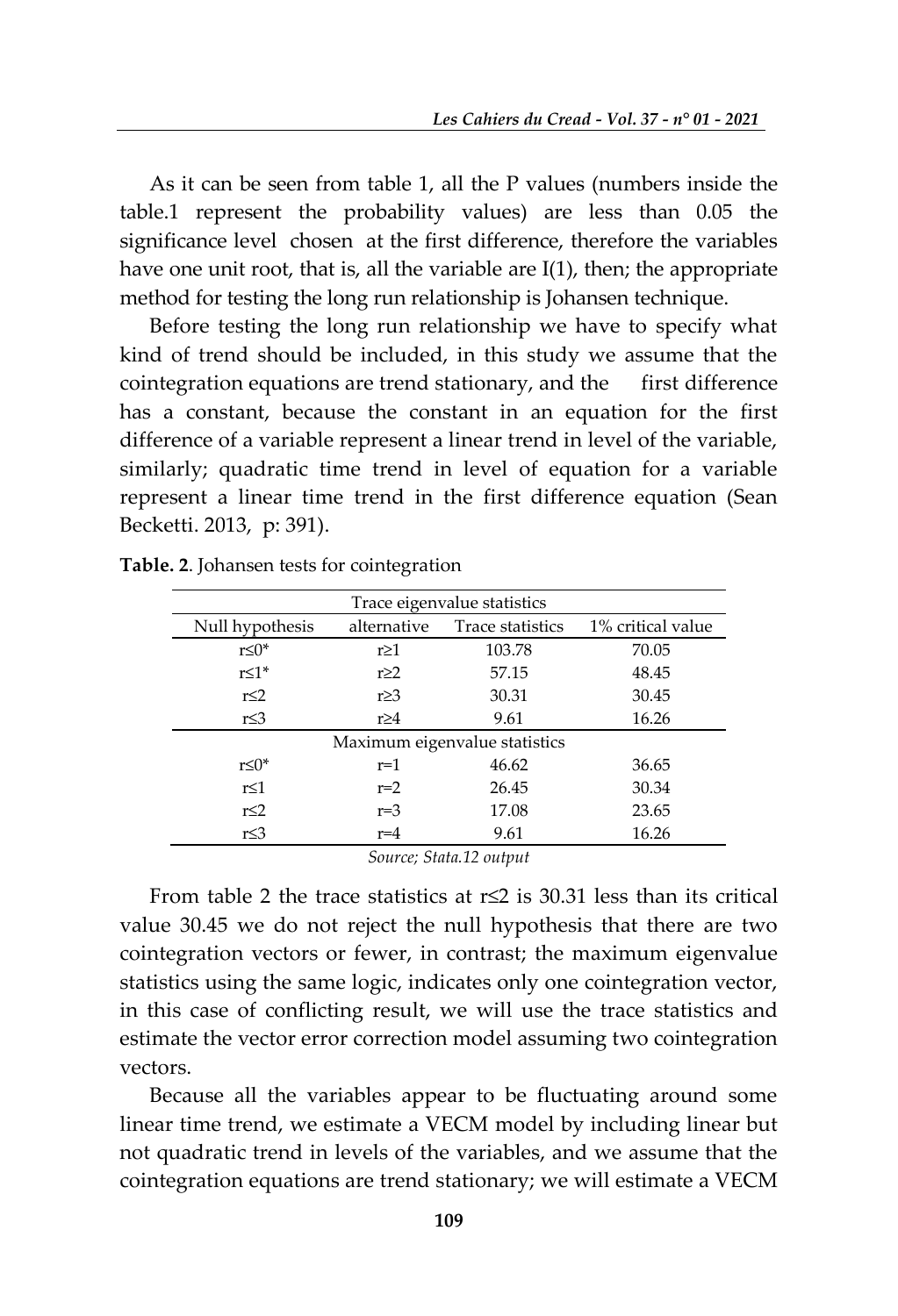with two lags at which the residuals obtained are well behaved and normally distributed with no autocorrelation as can be seen from table 6. The VECM will have the following representation.

$$
\begin{pmatrix}\n\Delta er_t \\
\Delta y(dz)_t \\
\Delta y(uz)_t \\
\Delta md_t\n\end{pmatrix} = \begin{pmatrix}\na_{11} & a_{12} \\
a_{21} & a_{22} \\
a_{31} & a_{32} \\
a_{41} & a_{42}\n\end{pmatrix} \begin{pmatrix}\nz_{1t-1} \\
z_{2t-1}\n\end{pmatrix} + \sum_{i=1}^2 \Gamma_i \begin{pmatrix}\n\Delta er_{t-i} \\
\Delta y(dz)_{t-i} \\
\Delta y(lx)_{t-i}\n\end{pmatrix} + \gamma + \xi_t
$$
\n
$$
\alpha = \begin{pmatrix}\na_{11} & a_{12} \\
a_{21} & a_{22} \\
a_{31} & a_{32} \\
a_{41} & a_{42}\n\end{pmatrix} = \begin{pmatrix}\n-0.58 & -4.70 \\
-0.02 & -0.17 \\
0.04 & 0.11 \\
-0.03 & -0.3\n\end{pmatrix}
$$

The matrix  $\alpha$  is, known as the speed of adjustment towards equilibrium, it measures the proportion of the disequilibrium corrected for in the last period.

The first vector  $z_{1t-1} = er_{t-1} - 7.09y(us)_{t-1} - 2.95md_{t-1} + 0.33t +$ 54.72 indicates the first long run cointegration vector obtained by normalizing on the coefficient of log exchange rate variable.

The second vector  $z_{2t-1} = y(dz)_{t-1} + 0.59y(us)_{t-1} - 0.42md_{t-1}$  $0.07t - 12.07$  indicates the second long run cointegration vector obtained by normalizing on the coefficient of real output variable for Algeria.

 $\Gamma_i$ ; Are 4\*4 matrices that indicate the short run impact matrices, and  $\gamma$  ,  $\xi_t$  represent vector of constants and residuals respectively.

#### **4.1- Testing for weak exogeneity in the VECM**

The coefficients in the speed of adjustment matrix give information about which corresponding eigenvector enters the VECM equation as well as the speed of correction towards equilibrium, for instance, the presence of r cointegration vectors would suggest that the remaining (nr) columns in the leading matrix are zero, similarly, the presence of all zeros in a given row of the leading matrix may suggest that the corresponding eigenvector does not enter in the VECM equation for that variable, this variable is called weakly exogenous variable, the long run relationship can be conducted conditional on the weakly exogenous variable (Richard Harris. P.98) The test for weak exogeneity of the variables is shown in table .3 below.

**Table.3**. Speed of adjustment back to equilibrium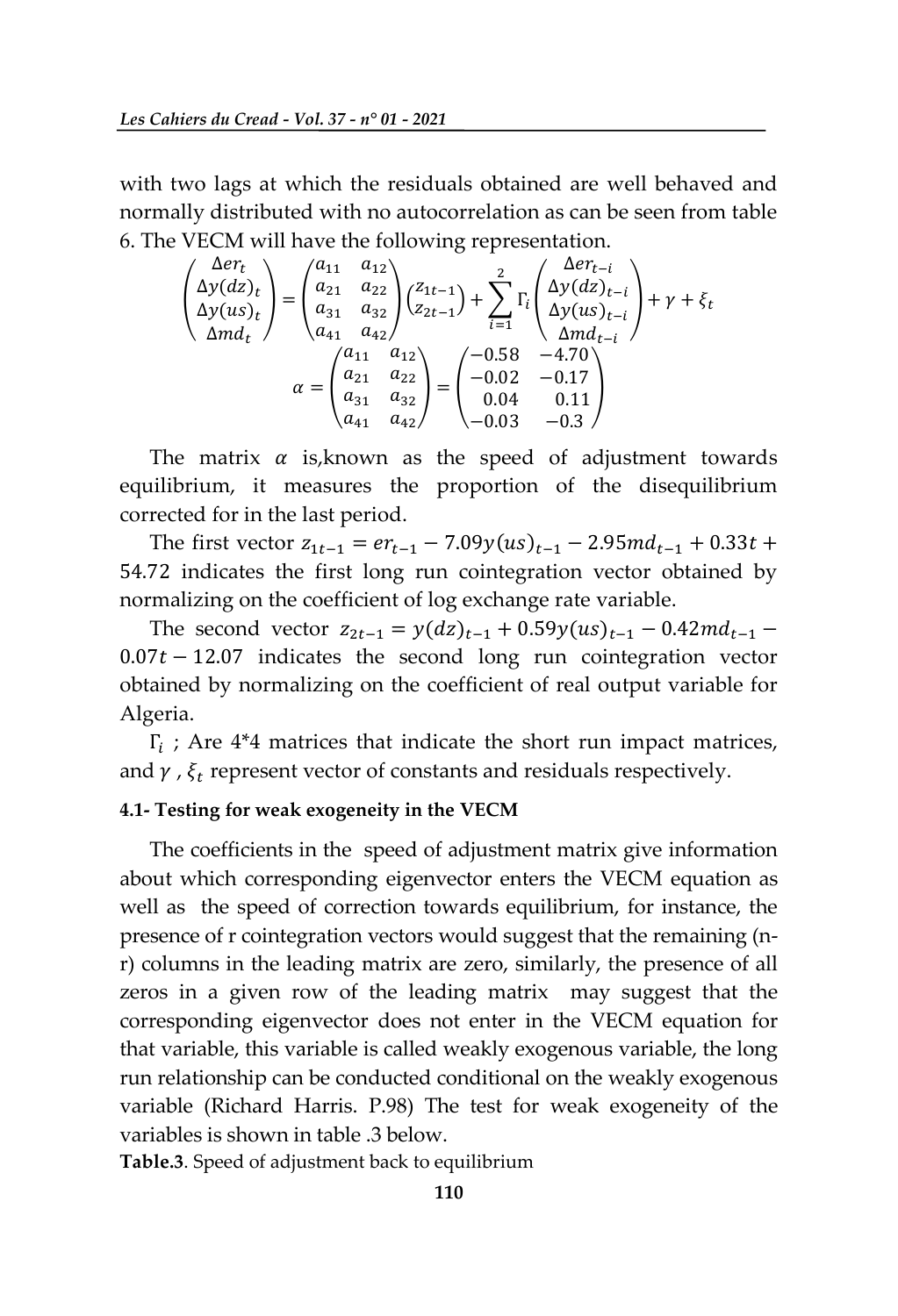| Equation           | Parameters | ∑hi2  | P value |
|--------------------|------------|-------|---------|
| $\Delta er_t$      |            | 23.06 | 0.00    |
| $\Delta y(dz)_{t}$ |            | 0.91  | 0.63    |
| $\Delta y (us)_t$  |            | 30.91 | 0.00    |
| $\Delta m d_t$     |            | 0.28  | 0.86    |

*Source; Stata.12 output*

We can see from table 3 that all the coefficients are highly significant at 5 % level except those for real output in Algeria and relative money supply, therefore; real output in Algeria and relative money supply are both weakly exogenous variables and do not respond significantly to disequilibrium in long run equation, therefore; we can estimate a partial VECM without including the weakly exogenous variables as long run corrector variables. The speed of adjustment for exchange rate is significant in both cointegration vectors, whereas, it is significant only in the first cointegration vector for real output in the USA. It appears from the speed of adjustment matrix that exchange rate coefficient (58.74 %) is significantly negative representing the negative feedback necessary to restore equilibrium for the first cointegrating vector.

#### **4.2- Testing for long run cointegration vectors**

The trace and maximum eigenvalue statistics have previously shown that there are two cointegration relationships, the VECM representation of each cointegration equation is presented in the table.4.

| The first cointegration vector  |                   |                     |          |          |          |
|---------------------------------|-------------------|---------------------|----------|----------|----------|
| ER                              | Y <sub>(DZ)</sub> | $Y$ <sub>(US)</sub> | MD       | Trend    | Constant |
|                                 | $\theta$          | 7.098               | 2.95     | 0.33     | 54       |
| P value                         |                   | $0.000*$            | $0.001*$ | $0.000*$ | -        |
| The second cointegration vector |                   |                     |          |          |          |
| Y <sub>(DZD)</sub>              | INF               | $Y$ <sub>(US)</sub> | MD       | Trend    | Constant |
|                                 | 0                 | $-0.597$            | $-0.41$  | 0.077    | 12       |
| P value                         |                   | $0.007*$            | $0.000*$ | $0.000*$ | -        |

**Table. 4.** The parameters of long run cointegrating vectors (all the variables are in log)

#### *Source: STATA.12 output*

Table 4 contains the estimates of the long run parameters along with the P values, if there are two cointegrating vectors, then we need at least four restrictions to identify the long run relationship, we have used the Johansen identification scheme as default for identification,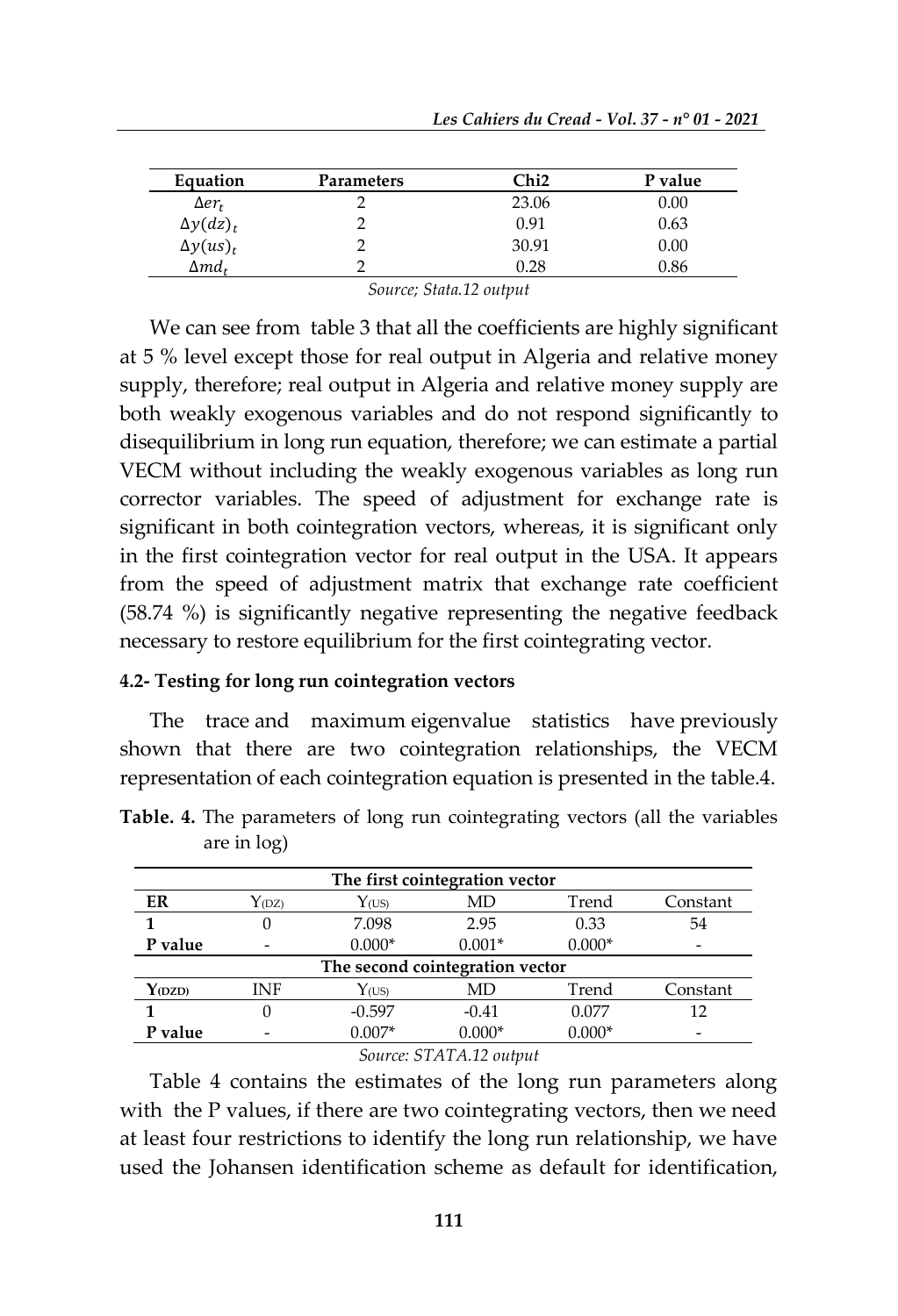all the variable are very highly significant in the two cointegration equations, they also have the expected sign in the first cointegration equation, we interpret the coefficient in the first cointegration equation as follows:

- 1% increase in real output in the United States leads to 7% increase in exchange rate.
- 1% increase in relative money supply leads approximately to 3% increase in exchange rate instead of 1% as predicted by flexible price monetary model.

The second cointegration does not contain the variable of interest (exchange rate) but it predicts a significant and causal long run relationship between relative real output and relative money supply, because it can be written as  $(1+0.596)\Delta y_t = -0.41 \text{md} + 0.07 \text{trend} + 12$ .

#### **4.3- Testing hypothesis on cointegration vectors**

The Johansen reduced rank regression technique identifies only how many cointegration vectors span the cointegration space, furthermore; any linear combination of the cointegrating vectors is also in the cointegration space, that is, the estimates produced for any particular column in matrix containing the cointegrating vectors are not necessarily unique, therefore, obtaining unique values of the coefficients, requires imposing some restrictions driven by economic conditions (Richard Harris, Robert Sollis, 2003, p. 143).

There are some commonly imposed restrictions in the literature (MacDonald and Taylor 1994, p.280); the restrictions to be imposed in this study are listed in table.5:

| <b>Hypothesis</b>          | Ki squared | Probability |  |  |
|----------------------------|------------|-------------|--|--|
| $H_1: B_{14} = 1$          | 5.1001     | $0.0239*$   |  |  |
| $H_2: B_{14} = B_{24} = 1$ | 9.0449     | $0.0108*$   |  |  |
| $H_3: B_{12} + B_{13} = 0$ | 1.8414     | 0.1747      |  |  |
| $H_4$ : $H_1 \cap H_2$     | 4.5033     | $0.0338*$   |  |  |
| Source: STATA.12 Output    |            |             |  |  |

|  |  | <b>Table. 5.</b> Some commonly imposed monetary restrictions |  |  |  |  |
|--|--|--------------------------------------------------------------|--|--|--|--|
|  |  |                                                              |  |  |  |  |

As shown in table.5, the first hypothesis  $H_1$  concerning the proportionality between relative monies and exchange rate is strongly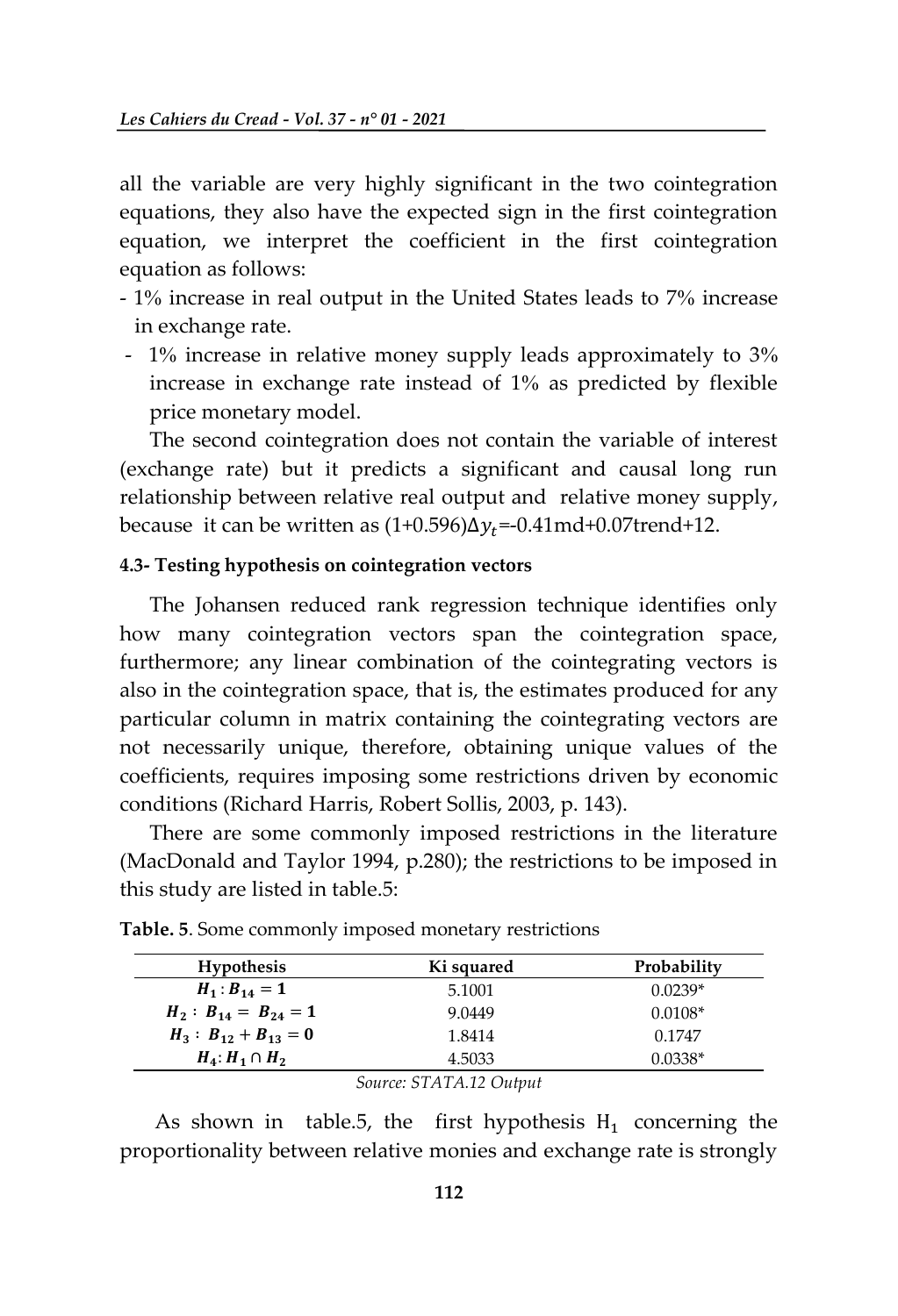rejected in the first cointegration vector, similarly, the hypothesis  $H_4$ that tests for a unique cointegration vector as specified by the flexible price monetary model is also rejected, but the hypothesis of equal and opposite coefficients on relative income cannot be rejected in the first cointegration vector, from these results we can generally conclude that the monetary model is not a valid framework for exchange rate determination and the relationship between monetary fundamentals may not be as simple as the basic flexible price monetary model suggests.

#### **4.4- VECM diagnostic tests**

 The analysis of residual normality and autocorrelation as well as the VECM stability can show the potential defects of the model and provide a useful insight about the robustness of the model, table 6 shows the Jarque-Bera test along with Breush-Godfrey test for serial correlation which is also known as LM test.

|                  |                | <b>Normality test</b>       |    |         |
|------------------|----------------|-----------------------------|----|---------|
| Jerque-Bera test |                | Chi <sub>2</sub>            | df | Prob    |
| All equations    |                | 12.519                      | 16 | 0.61814 |
|                  |                | <b>Autocorrelation test</b> |    |         |
| LM test          | lag            | Chi <sub>2</sub>            | df | Prob    |
|                  | 1              | 7.8940                      | 16 | 0.95196 |
|                  | $\overline{2}$ | 9.7554                      | 16 | 0.87909 |
|                  | 3              | 18.1707                     | 16 | 0.31400 |
|                  | $\overline{4}$ | 13.7392                     | 16 | 0.61814 |
|                  | 5              | 11.1623                     | 16 | 0.79936 |
|                  | 6              | 15.7968                     | 16 | 0.46723 |
|                  | 7              | 12.7847                     | 16 | 0.68843 |
|                  | 8              | 14.8342                     | 16 | 0.53682 |
|                  | 9              | 19.7356                     | 16 | 0.23273 |
|                  | 10             | 13.2660                     | 16 | 0.65322 |
|                  | $\sqrt{2}$     |                             |    |         |

**Table.6**. Jerque-Bera test for residuals normality

*Source: STATA.12 Output*

The assumption that the errors are normally distributed with zero mean and finite variance allows the derivation of the likelihood function, if the errors do not come from a normal distribution the parameter estimates are still consistent but they are not efficient, we see from table.6 that the P value is more than 5%, so we do not reject the null hypothesis of residual normality.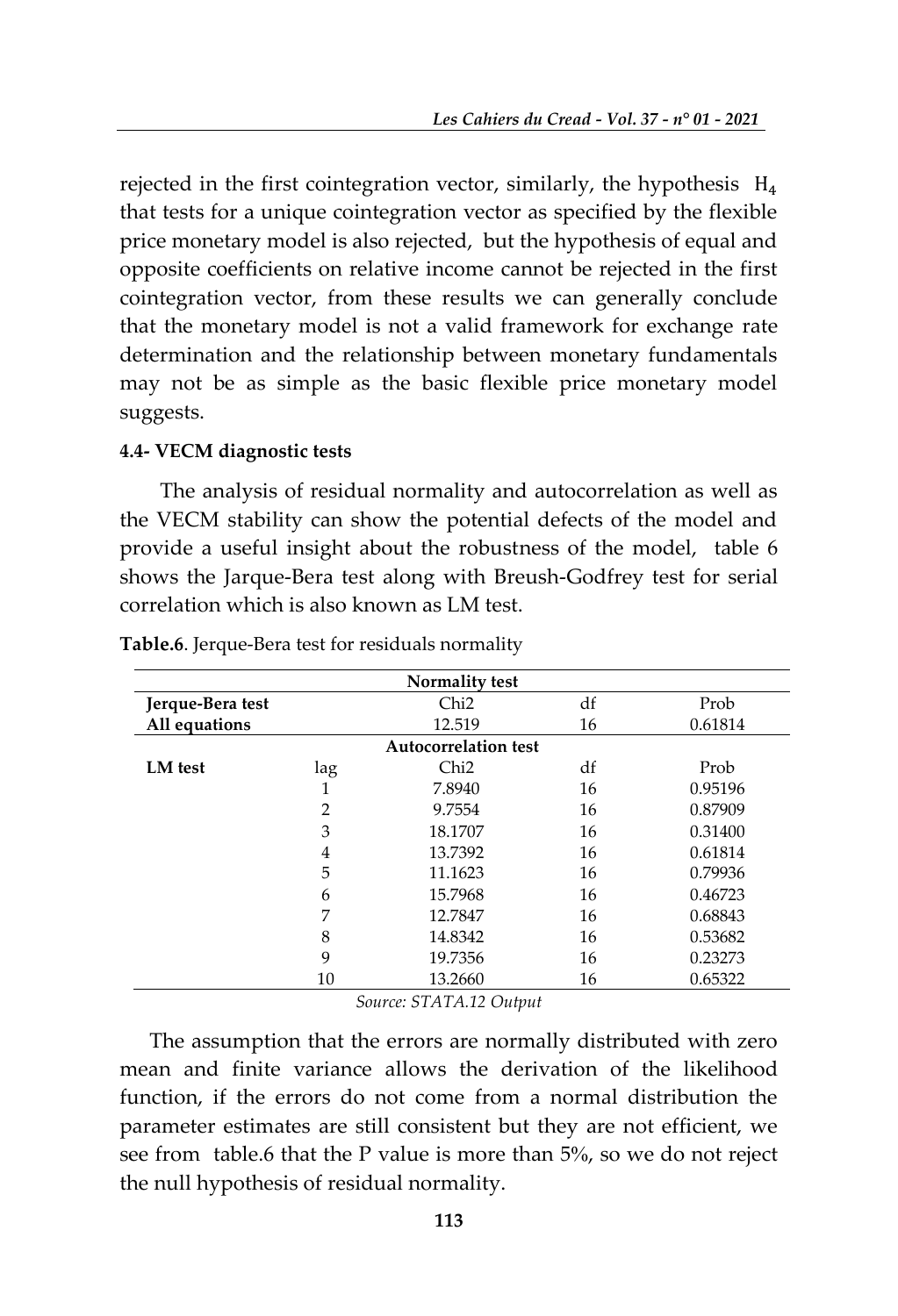The null hypothesis of no autocorrelation in the residuals up to tenth lag is also not rejected at 5% level, thus this test finds no evidence of model misspecification.

The stability of the estimated VECM should also be evaluated to check whether the number of cointegrating equations are correctly specified, the companion matrix of the VECM with four endogenous variables and two cointegrating equations should have two unit eigenvalues, the process is stable if the remaining eigenvalues are strictly less than one, as it can be seen from table.7 all the remaining eigenvalues are less than one in absolute value, therefore, we can conclude that the VECM is stable.

| Eigenvalue           | Modulus |
|----------------------|---------|
| 1                    | 1       |
| 1                    | 1       |
| 0.9048               | 0.9048  |
| $0.4919 + 0.5671i$   | 0.7507  |
| 0.4919-0.5671i       | 0.7507  |
| $-0.2667+0.6259$ i   | 0.6927  |
| $-0.2667 - 0.6259$ i | 0.6927  |
| $0.4248 + 0.3909i$   | 0.5773  |
| 0.4248-0.3909i       | 0.5773  |
| $0.2878 + 0.3951i$   | 0.4888  |
| 0.2878-0.3951i       | 0.4888  |
| $-0.3713$            | 0.3713  |

**Table.7.** the companion matrix of the estimated VECM

*Source: STATA.12 output*

#### **CONCLUSION**

In this paper we have investigated the validity of flexible price monetary model in a small economy using annual data running from 1980 to 2017 for the Algerian dinar relative to US dollar, Appling the Johansen cointegration technique we have found two long run relationship between exchange rate and its fundamentals, the evidence in favor of flexible price monetary model is at best mixed. there is a long run relationship between exchange rate and its fundamentals, however; this relationship is not as predicted by monetary model for exchange rate determination for the reason that all the restrictions implied by the theory are rejected except for the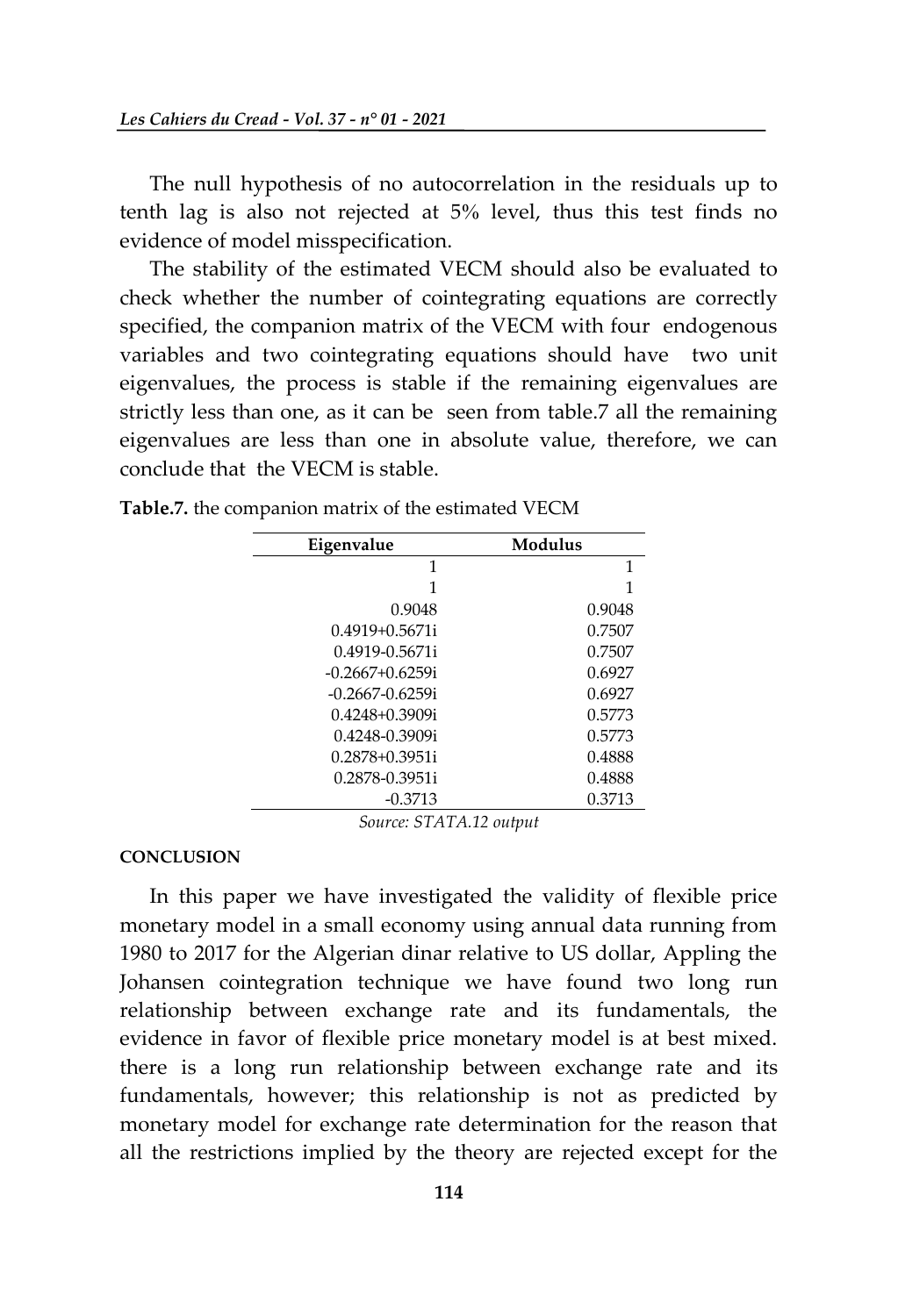restriction related to equal and opposite effect of income differential which may indicate that foreign and domestic growths are important determinants of the monetary model.

This study also highlighted that the process of exchange rate determination is too complex to be described by a single equation for many countries, for Algeria, many of the requirements of flexible price monetary model are not fulfilled in the first place: the consumer price index is largely dominated by controlled prices, moreover, the Algerian economy is characterized by limited international financial market integration and the interest rate is not effective and unresponsive to change in monetary conditions.

# **References**

**Becketti S., (2013)**. *Introduction to Time Series Using Stata*, (3ed), Texas, USA, Stata press publication.

**Bitzenis A.,** and **Marangos J., (2007)**, The monetary model of exchange rate determination: the case of Greece (1974-1994), *International journal of Monetary economics and finance*, vol. 1(1).pp. 57-88.

**Brooks Ch., (2008)**, *Introductory Econometrics for Finance*, (2ed), New York, USA, Cambridge University Press.

**Brooks Ch., (2014)**, *Introductory Econometrics for Finance*, (3ed), New York, USA, Cambridge University Press.

**Cuthbertson K., Dirk Nitzsche D., (2004)**, *Quantitative Financial Economics: Stocks, Bonds and Foreign Exchange*, (2ed), Chichester, United kingdom, Wiley.

**De Bruyn R., Gupta R.,** and **Stander L., (2013)**.Testing the Monetary Model for Exchange Rate Determination in South Africa: Evidence from 101 Years of Data, Contemporary Economics, vol. 7(1), pp. 19-32. **Feenstra R. C., (2014)**, Alan M. Taylor, *International economics*, (3ed), New York, USA, Worth Publishers.

**Georgoutsos D.A., Kouretas, G.P., (2017)**, The Relevance of the monetary model for the Euro / USD exchangerate determination: a Long run perspective. *OpenEconRev, Vol* 28(5), pp. 989–1010[. https://doi.org/10.1007/s11079-017-9468-6](https://doi.org/10.1007/s11079-017-9468-6)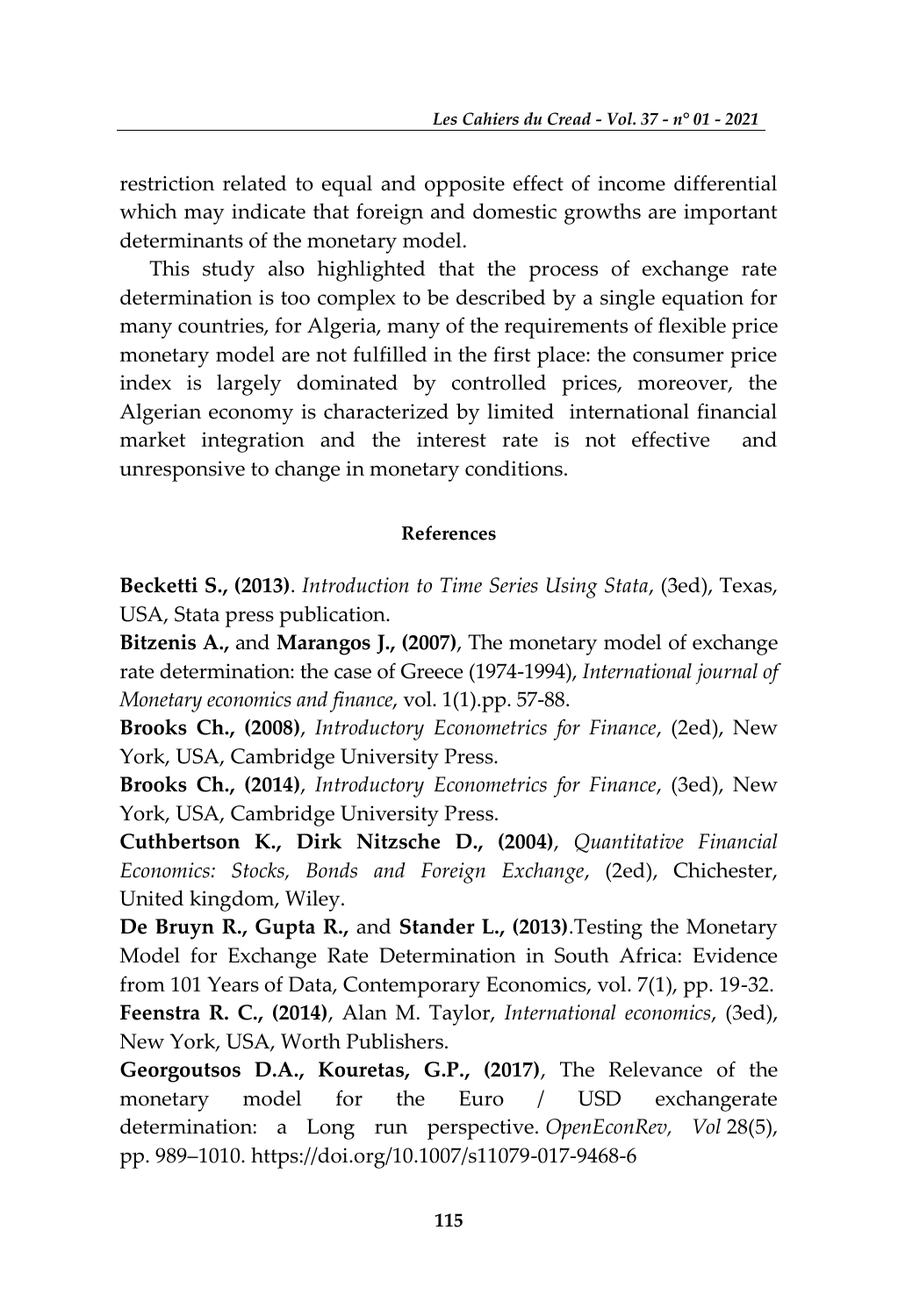**Gujarati D., (2015)**, *Econometrics by example*, (2ed), New York, USA, Palgrave Macmillan.

**Harris R.,** and **Sollis R., (2003), .***Applied Time Series Modelling* **and** *Forecasting*, (1ed), Chichester, United Kingdom, Wiley. **Harris R., (1995),** *Using cointegration analysis in econometric modeling*, (1ed), Edinburgh, United Kingdom, Prentice hall.

**[Ibhagui O.W.,](https://www.emerald.com/insight/search?q=Oyakhilome%20Wallace%20Ibhagui) (2019)**, Monetary model of exchange rate determination under floating and non-floating regimes, *[China Finance](https://www.emerald.com/insight/publication/issn/2044-1398)  [Review International](https://www.emerald.com/insight/publication/issn/2044-1398)*, vol. 9(2), pp. 254- 283. <https://doi.org/10.1108/CFRI-10-2017-0204>

**Ince H., Cebeci A. F.,** and **Imamoglu S. Z., (2019)**, [An Artificial](https://ideas.repec.org/a/kap/compec/v53y2019i2d10.1007_s10614-017-9765-6.html)  [Neural Network-Based Approach to the Monetary Model of](https://ideas.repec.org/a/kap/compec/v53y2019i2d10.1007_s10614-017-9765-6.html)  [Exchange Rate,](https://ideas.repec.org/a/kap/compec/v53y2019i2d10.1007_s10614-017-9765-6.html) [Computational Economics,](https://ideas.repec.org/s/kap/compec.html) Springer; *Society for Computational Economics*, vol. 53(2), pp. 817-831,.DOI: 10.1007/s10614-017-9765-6.

**Long D., Samreth S., (2008),** The Monetary Model of Exchange Rate: Evidence from the Philippines Using ARDL *Approach*, Economic bulletin, vol. 6(31), pp. 1-15.

**Macdonald R.,** and **Taylor, M.P., (1994)**, the monetary model of exchange rate, long run relationship, short run dynamic and how to beat a random walk, *Journal of International Money and Finance*, vol. 13(3), pp. 276-290.

**Menzie D. chinn. (2012)**, *Macro Approaches to Foreign Exchange Determination*, handbook of exchange rate determination, New jersey, USA, Wiley.

**Moosa I.A., (1994)**, The monetary model of exchange rates revisited*, Applied Financial Economics*, vol. 4(4), pp.279-287.

**Pilbeam K., (2005)**, *Finance and financial markets*, (2ed), New York, USA, Palgrave.

**Pilbeam K., (2006)**, *International finance*, (3ed), New York, USA, Palgrave Macmillan.

**Rapach D. E.,** and **Wohar M. E. (2002),** *Testing the monetary model of exchange rate d etermination: new evidence from a century of data*, Journal of International Economics, Vol 58(2), pp. 359–385.